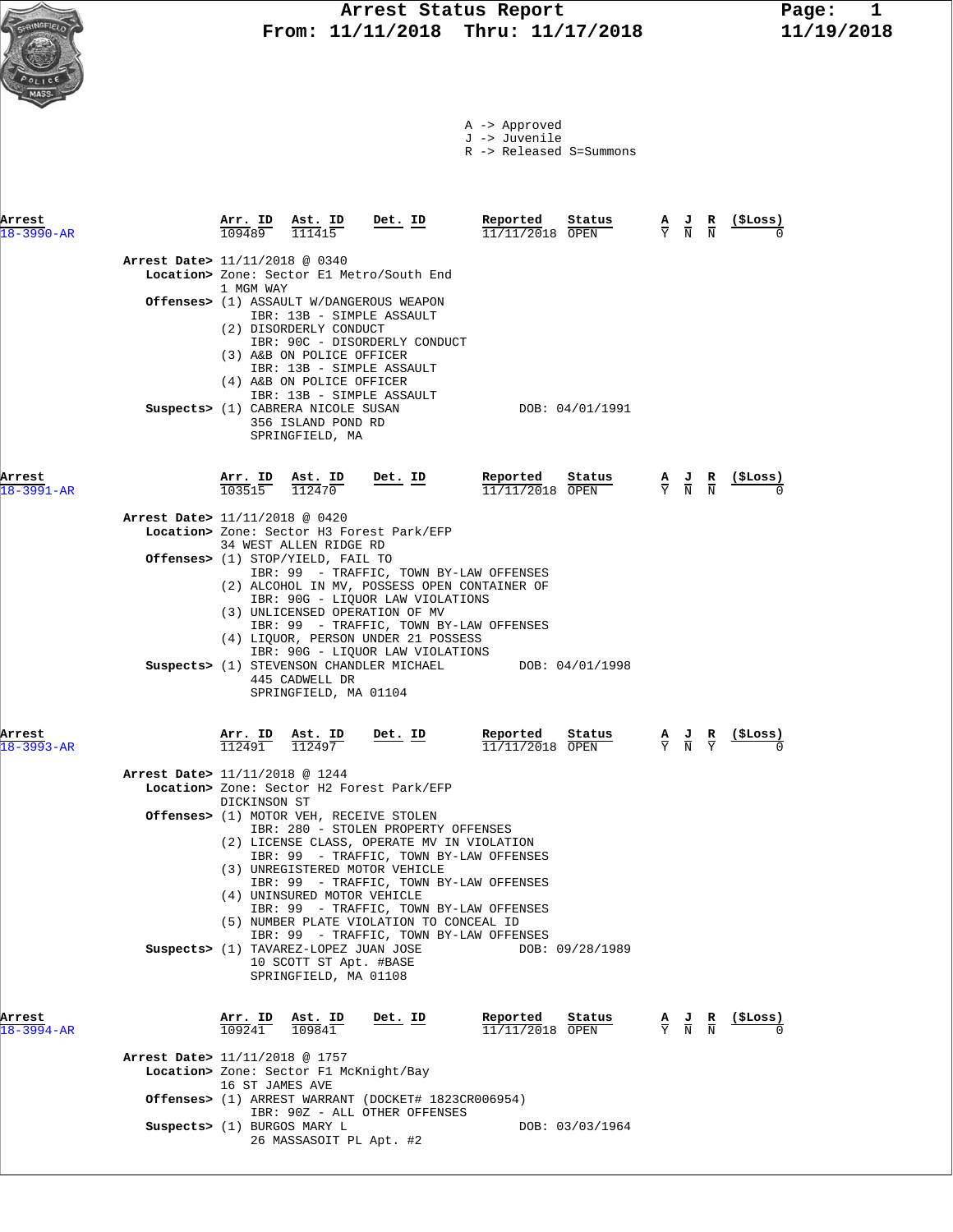# **Arrest Status Report** Page: 2<br>11/11/2018 Thru: 11/17/2018 11/19/2018  **From: 11/11/2018 Thru: 11/17/2018 11/19/2018**

- A -> Approved J -> Juvenile
- R -> Released S=Summons

SPRINGFIELD, MA 01107-1726

| Arrest<br>$18 - 3995 - AR$ | $\frac{\texttt{Arr.}}{010681}$ $\frac{\texttt{ Ast.}}{107783}$<br><u>Det. ID</u>                                                                                                                                                                                                                                                                                                                                                           | Reported<br>Status<br>11/11/2018 OPEN   | $\frac{A}{Y}$ $\frac{J}{N}$                                                                     | $\frac{R}{N}$                 | (ŞLoss)         |
|----------------------------|--------------------------------------------------------------------------------------------------------------------------------------------------------------------------------------------------------------------------------------------------------------------------------------------------------------------------------------------------------------------------------------------------------------------------------------------|-----------------------------------------|-------------------------------------------------------------------------------------------------|-------------------------------|-----------------|
|                            | Arrest Date> 11/11/2018 @ 1807<br>Location> Zone: Sector A N. End/Memorial<br>PLAINFIELD ST<br><b>Offenses&gt;</b> (1) LICENSE SUSPENDED, OP MV WITH, SUBSQ.OFF<br>IBR: 99 - TRAFFIC, TOWN BY-LAW OFFENSES<br>Suspects> (1) REYES WALTER<br>22 MORMONT ST Apt. #3<br>CHELSEA, MA                                                                                                                                                           | DOB: 12/17/1989                         |                                                                                                 |                               |                 |
| Arrest<br>$18 - 3996 - AR$ | Arr. ID Ast. ID<br>Det. ID<br>100621<br>106668<br>Arrest Date> 11/11/2018 @ 1848<br>Location> Zone: Sector H2 Forest Park/EFP<br>351 ALLEN ST<br><b>Offenses&gt;</b> (1) DEFAULT WARRANT- LARCENY OVER 12000<br>IBR: 90Z - ALL OTHER OFFENSES<br>(2) DEFAULT WARRANT- B&E BUILDING FOR FELONY<br>IBR: 90Z - ALL OTHER OFFENSES<br>(3) LICENSE SUSPENDED, OP MV WITH<br>IBR: 99 - TRAFFIC, TOWN BY-LAW OFFENSES<br>(4) STOP/YIELD, FAIL TO  | Reported<br>Status<br>$11/11/2018$ OPEN | $\frac{\mathbf{A}}{\mathbf{Y}}$ $\frac{\mathbf{J}}{\mathbf{N}}$ $\frac{\mathbf{R}}{\mathbf{N}}$ |                               | (ŞLoss)         |
| Arrest                     | IBR: 99 - TRAFFIC, TOWN BY-LAW OFFENSES<br>(5) SEAT BELT, FAIL WEAR<br>IBR: 99 - TRAFFIC, TOWN BY-LAW OFFENSES<br>(6) REGISTRATION NOT IN POSSESSION<br>IBR: 99 - TRAFFIC, TOWN BY-LAW OFFENSES<br>Suspects> (1) RAMOS ALEXANDER<br>90 WOODLAWN ST<br>SPRINGFIELD, MA<br><u>Ast. ID</u><br>Det. ID<br><u>Arr. ID</u>                                                                                                                       | DOB: 06/07/1966<br>Reported<br>Status   | $\frac{J}{N}$                                                                                   | $rac{\mathbf{R}}{\mathrm{Y}}$ | <u>(\$Loss)</u> |
| $18 - 3997 - AR$           | 111400<br>Arrest Date> 11/11/2018 @ 2300<br>Location> Zone: Sector El Metro/South End<br>THE AREA OF CENTER STAGE                                                                                                                                                                                                                                                                                                                          | 11/11/2018 OPEN                         | $rac{\mathbf{A}}{\mathbf{Y}}$                                                                   |                               |                 |
|                            | 265 DWIGHT ST<br>Offenses> (1) B&E VEHICLE/BOAT NIGHTTIME FOR FELONY<br>IBR: 23F - THEFT FROM MOTOR VEHICLE<br>(2) ARREST WARRANT DOCKET#1843CR002252<br>IBR: 90Z - ALL OTHER OFFENSES<br>(3) DEFAULT WARRANT DOCKET#1843CR000950<br>IBR: 90Z - ALL OTHER OFFENSES<br>(4) ARREST WARRANT DOCKET#1823CR007727<br>IBR: 90Z - ALL OTHER OFFENSES<br>Suspects> (1) APONTE GLENDA LIZ<br>242 MAIN IO ST Apt. #1ST<br>SPRINGFIELD, MA 01101-0308 | DOB: 07/09/1987                         |                                                                                                 |                               |                 |
| Arrest<br>$18 - 3998 - AR$ | Det. ID<br>$\frac{\text{Arr.}}{111400}$<br>$\frac{\texttt{Ast.}}{112505}$<br>Arrest Date> 11/11/2018 @ 2300                                                                                                                                                                                                                                                                                                                                | Reported<br>Status<br>11/11/2018 OPEN   | $\frac{\mathbf{A}}{\mathbf{Y}}$ $\frac{\mathbf{J}}{\mathbf{N}}$ $\frac{\mathbf{R}}{\mathbf{Y}}$ |                               | (\$Loss)        |
|                            | Location> Zone: Sector El Metro/South End<br>THE AREA OF CENTER STAGE<br>265 DWIGHT ST<br><b>Offenses&gt;</b> (1) ASSAULT W/DANGEROUS WEAPON                                                                                                                                                                                                                                                                                               |                                         |                                                                                                 |                               |                 |
|                            | IBR: 13A - AGGRAVATED ASSAULT<br>Suspects> (1) DAVIS RANDALL GERARD                                                                                                                                                                                                                                                                                                                                                                        | DOB: 11/18/1985                         |                                                                                                 |                               |                 |

HOMELESS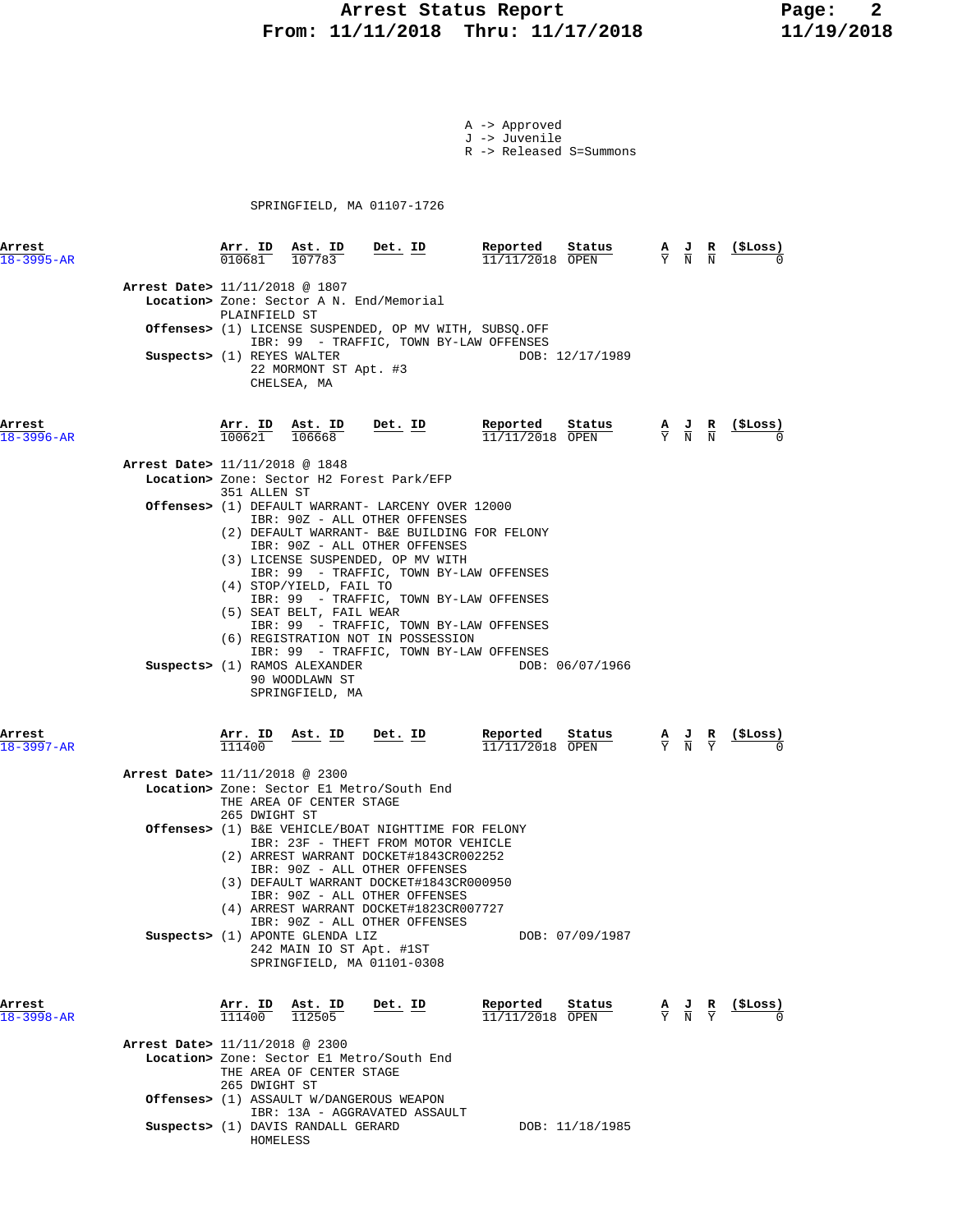# **Arrest Status Report** Page: 3<br>11/11/2018 Thru: 11/17/2018 11/19/2018  **From: 11/11/2018 Thru: 11/17/2018 11/19/2018**

A -> Approved J -> Juvenile

R -> Released S=Summons

OTHER, MA 01105

| Arrest<br>$18 - 4001 - AR$ |                                | Arr. ID<br>112457                    | Ast. ID<br>100677                                                                                                             | Det. ID                                                                                                                                                                          | Reported<br>11/12/2018 OPEN        | Status          | А<br>$\overline{Y}$ | $\frac{1}{N}$                                                                                   | R                                                                                               | (\$Loss) |
|----------------------------|--------------------------------|--------------------------------------|-------------------------------------------------------------------------------------------------------------------------------|----------------------------------------------------------------------------------------------------------------------------------------------------------------------------------|------------------------------------|-----------------|---------------------|-------------------------------------------------------------------------------------------------|-------------------------------------------------------------------------------------------------|----------|
|                            | Arrest Date> 11/12/2018 @ 1650 | MERCY HOSPITAL<br>271 CAREW ST       |                                                                                                                               | Location> Zone: Sector B1 Liberty Heights                                                                                                                                        |                                    |                 |                     |                                                                                                 |                                                                                                 |          |
|                            |                                | (2) TRESPASS                         | <b>Offenses&gt;</b> (1) DISORDERLY CONDUCT                                                                                    | IBR: 90C - DISORDERLY CONDUCT<br>IBR: 90J - TRESPASS OF REAL PROPERTY                                                                                                            |                                    |                 |                     |                                                                                                 |                                                                                                 |          |
|                            |                                |                                      | Suspects> (1) HUDERSKI SYLVESTER<br>SPRINGFIELD, MA 01105                                                                     | 755 WORTHINGTON ST Apt. #1                                                                                                                                                       |                                    | DOB: 02/07/1960 |                     |                                                                                                 |                                                                                                 |          |
| Arrest<br>$18 - 4002 - AR$ |                                |                                      | $\frac{\texttt{Arr.}}{103601}$ $\frac{\texttt{Ast.}}{102711}$                                                                 | <u>Det. ID</u>                                                                                                                                                                   | Reported<br>$11/12/2018$ OPEN      | Status          |                     |                                                                                                 | $\frac{\mathbf{A}}{\mathbf{Y}}$ $\frac{\mathbf{J}}{\mathbf{N}}$ $\frac{\mathbf{R}}{\mathbf{Y}}$ |          |
|                            | Arrest Date> 11/12/2018 @ 1810 | REGAL CINEMAS<br>UNION ST            |                                                                                                                               | Location> Zone: Sector El Metro/South End                                                                                                                                        |                                    |                 |                     |                                                                                                 |                                                                                                 |          |
|                            |                                |                                      |                                                                                                                               | <b>Offenses&gt;</b> (1) WINDOW OBSTRUCTED/NONTRANSPARENT<br>IBR: 99 - TRAFFIC, TOWN BY-LAW OFFENSES<br>(2) UNLICENSED OPERATION OF MV<br>IBR: 99 - TRAFFIC, TOWN BY-LAW OFFENSES |                                    |                 |                     |                                                                                                 |                                                                                                 |          |
|                            |                                |                                      | Suspects> (1) SANDS SHARVIN CORNELIUS<br>18 HOWES ST                                                                          | SPRINGFIELD, MA 01108-0000                                                                                                                                                       |                                    | DOB: 12/16/1991 |                     |                                                                                                 |                                                                                                 |          |
| Arrest<br>$18 - 4003 - AR$ |                                |                                      | $\frac{\text{Arr. ID}}{106026}$ $\frac{\text{Ast. ID}}{111523}$<br>$\underbrace{\text{Est. ID}}_{\overline{2,2,2,3}}$ Det. ID |                                                                                                                                                                                  | Reported<br>11/12/2018 OPEN        | Status          |                     | $\frac{\mathbf{A}}{\mathbf{Y}}$ $\frac{\mathbf{J}}{\mathbf{N}}$ $\frac{\mathbf{R}}{\mathbf{Y}}$ |                                                                                                 |          |
|                            |                                |                                      | Arrest Date> 11/12/2018 @ 2036<br>Location> Zone: Sector H1 Forest Park<br>FOREST PARK AVE                                    |                                                                                                                                                                                  |                                    |                 |                     |                                                                                                 |                                                                                                 |          |
|                            |                                |                                      |                                                                                                                               | Offenses> (1) ARREST WARRANT DOCKET #1523CR010459<br>IBR: 90Z - ALL OTHER OFFENSES                                                                                               |                                    |                 |                     |                                                                                                 |                                                                                                 |          |
|                            |                                |                                      | Suspects> (1) WILKINS ISRAEL L<br>PHILADELPHIA, PA 19115                                                                      | 1973 AMBASSADOR ST Apt. #2                                                                                                                                                       |                                    | DOB: 04/25/1983 |                     |                                                                                                 |                                                                                                 |          |
| Arrest<br>$18 - 4005 - AR$ |                                | $\frac{\text{Arr.}}{\text{TS78}}$ ID | $\frac{\texttt{Ast.}}{\text{V058}}$ ID                                                                                        | <u>Det. ID</u>                                                                                                                                                                   | <u>Reported</u><br>11/13/2018 OPEN | Status          |                     | $\frac{\mathbf{A}}{\mathbf{Y}}$ $\frac{\mathbf{J}}{\mathbf{N}}$ $\frac{\mathbf{R}}{\mathbf{Y}}$ |                                                                                                 |          |
|                            | Arrest Date> 11/13/2018 @ 1020 |                                      |                                                                                                                               | Location> Zone: Sector E2 Metro/6Corners                                                                                                                                         |                                    |                 |                     |                                                                                                 |                                                                                                 |          |
|                            |                                | TEMPLE ST                            | Offenses> (1) DEFAULT WARRANT<br>(2) DEFAULT WARRANT<br>(3) DEFAULT WARRANT<br>(4) DEFAULT WARRANT<br>(5) DEFAULT WARRANT     | IBR: 90Z - ALL OTHER OFFENSES<br>IBR: 90Z - ALL OTHER OFFENSES<br>IBR: 90Z - ALL OTHER OFFENSES<br>IBR: 90Z - ALL OTHER OFFENSES<br>IBR: 90Z - ALL OTHER OFFENSES                |                                    |                 |                     |                                                                                                 |                                                                                                 |          |
|                            |                                |                                      | Suspects> (1) GIBSON RHONDA L                                                                                                 | 30 COLCHESTER ST Apt. #1FL<br>SPRINGFIELD, MA 01108-2132                                                                                                                         |                                    | DOB: 11/24/1971 |                     |                                                                                                 |                                                                                                 |          |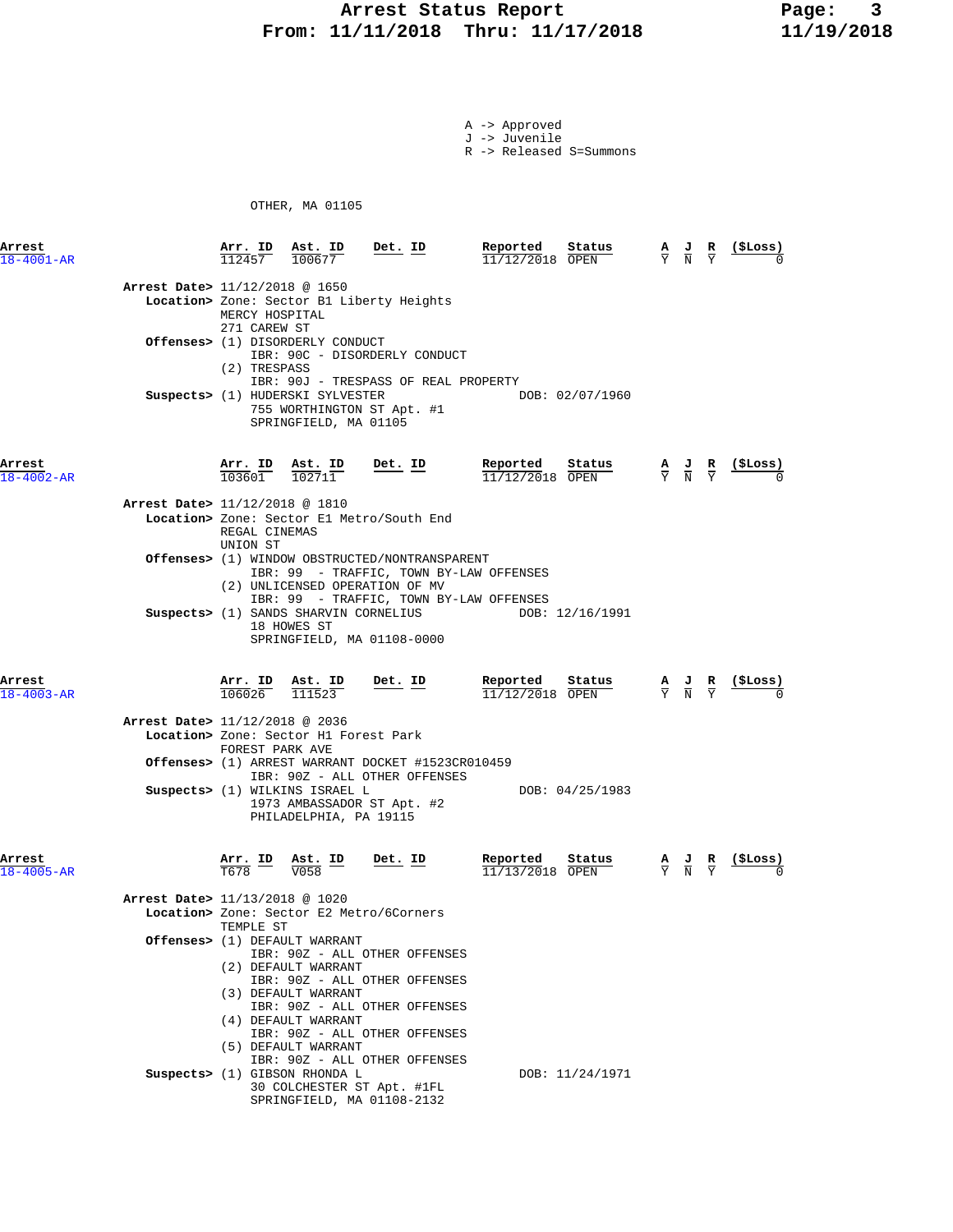|                                  |                                      |                                                                          |                                                                                  | A -> Approved<br>J -> Juvenile<br>R -> Released S=Summons                  |                                                                                                 |                               |                |
|----------------------------------|--------------------------------------|--------------------------------------------------------------------------|----------------------------------------------------------------------------------|----------------------------------------------------------------------------|-------------------------------------------------------------------------------------------------|-------------------------------|----------------|
| Arrest<br>$18 - 4006 - AR$       | Arr. ID Ast. ID<br>113366            | 101389                                                                   | Det. ID                                                                          | Reported<br>Status<br>11/13/2018 OPEN                                      | $\frac{A}{Y}$ $\frac{J}{N}$ $\frac{R}{Y}$                                                       |                               | (ŞLoss)        |
| Arrest Date> 11/13/2018 @ 1017   | MERCY<br>209 CAREW ST                |                                                                          | Location> Zone: Sector B1 Liberty Heights                                        |                                                                            |                                                                                                 |                               |                |
| Offenses> (1) TRESPASS           |                                      |                                                                          |                                                                                  |                                                                            |                                                                                                 |                               |                |
|                                  |                                      | Suspects> (1) GRANT STEPHEN JUNIOR<br>55 HUTCHINSON ST<br>SPRNGFIELD, MA | IBR: 90J - TRESPASS OF REAL PROPERTY                                             | DOB: 05/12/1981                                                            |                                                                                                 |                               |                |
| Arrest<br>$18 - 4007 - AR$       |                                      | $\frac{\text{Arr. ID}}{100696}$ $\frac{\text{Ast. ID}}{113355}$          | Det. ID                                                                          | Reported<br>Status<br>$11/13/2018$ OPEN                                    | $\frac{\mathbf{A}}{\mathbf{Y}}$ $\frac{\mathbf{J}}{\mathbf{N}}$ $\frac{\mathbf{R}}{\mathbf{Y}}$ |                               | <u>(SLoss)</u> |
| Arrest Date> 11/13/2018 @ 1237   | 130 PEARL ST                         |                                                                          | Location> Zone: Sector E2 Metro/6Corners                                         |                                                                            |                                                                                                 |                               |                |
|                                  |                                      |                                                                          | Offenses> (1) 1823CR005753 A/B, PREGNANT FEMALE<br>IBR: 90Z - ALL OTHER OFFENSES |                                                                            |                                                                                                 |                               |                |
|                                  |                                      | Suspects> (1) CORCHAD LONGINO<br>SPRINGFIELD, MA 01105                   | 844 WORTHINGTON ST Apt. #3FL                                                     | DOB: 04/28/1999                                                            |                                                                                                 |                               |                |
| Arrest<br>$18 - 4008 - AR$       | $\frac{\text{Arr.}}{\text{G889}}$ ID | $\frac{\texttt{Ast.}}{\texttt{D662}}$ ID                                 | Det. ID                                                                          | Reported<br>Status<br>$11/13/2018$ OPEN                                    | $\frac{\mathbf{A}}{\mathbf{Y}}$ $\frac{\mathbf{J}}{\mathbf{N}}$ $\frac{\mathbf{R}}{\mathbf{Y}}$ |                               |                |
| Arrest Date> 11/13/2018 @ 1335   | ROCA PARKING LOT<br>33 SCHOOL ST     |                                                                          | Location> Zone: Sector E2 Metro/6Corners                                         |                                                                            |                                                                                                 |                               |                |
|                                  |                                      |                                                                          | IBR: 90Z - ALL OTHER OFFENSES                                                    | Offenses> (1) (SPFLD.)SW#1423CR007026A) UNREG B) UNINS. C) NUM. PLT. VIOL. |                                                                                                 |                               |                |
| Suspects> (1) ESPERON RAMON      |                                      | 38 GRAND Apt. #3L<br>MIDDLETOWN, CT                                      |                                                                                  | DOB: 09/26/1983                                                            |                                                                                                 |                               |                |
| Arrest<br>$18 - 4009 - AR$       | Arr. ID<br>100627                    | Ast. ID<br>S265                                                          | Det. ID                                                                          | Reported<br>Status<br>11/13/2018 OPEN                                      | $\frac{A}{Y}$ $\frac{J}{N}$                                                                     | $rac{\mathbf{R}}{\mathbf{Y}}$ |                |
| Arrest Date> 11/13/2018 @ 1358   |                                      | Location> Zone: Sector F1 McKnight/Bay<br>CENTER FOR HUMAN DEVELOPEMENT  |                                                                                  |                                                                            |                                                                                                 |                               |                |
| <b>Offenses&gt;</b> (1) TRESPASS | 622 STATE ST                         |                                                                          |                                                                                  |                                                                            |                                                                                                 |                               |                |
|                                  |                                      | Suspects> (1) WALDON JAMES NMN<br>36 RIVERDALE ST Apt. #36               | IBR: 90J - TRESPASS OF REAL PROPERTY<br>WEST SPRINGFIELD, MA 01089               | DOB: 03/06/1971                                                            |                                                                                                 |                               |                |
| Arrest<br>$18 - 4010 - AR$       | Arr. ID<br>$\overline{S461}$         | Ast. ID<br>H955                                                          | Det. ID                                                                          | Reported<br>Status<br>$11/13/2018$ OPEN                                    | $\frac{A}{Y}$ $\frac{J}{N}$                                                                     | $rac{\mathbf{R}}{\mathrm{Y}}$ | (\$Loss)       |
| Arrest Date> 11/13/2018 @ 1435   | UNION STATION                        | 55 FRANK B MURRAY ST                                                     | Location> Zone: Sector El Metro/South End                                        |                                                                            |                                                                                                 |                               |                |
|                                  |                                      | Offenses> (1) LARCENY FROM PERSON<br>IBR: 23A - POCKET-PICKING           |                                                                                  |                                                                            |                                                                                                 |                               |                |
|                                  |                                      | Suspects> (1) WASHINGTON JEROME EUGENE<br>***UNKNOWN***                  |                                                                                  | DOB: 10/04/1987                                                            |                                                                                                 |                               |                |

SPRINGFIELD, MA 01151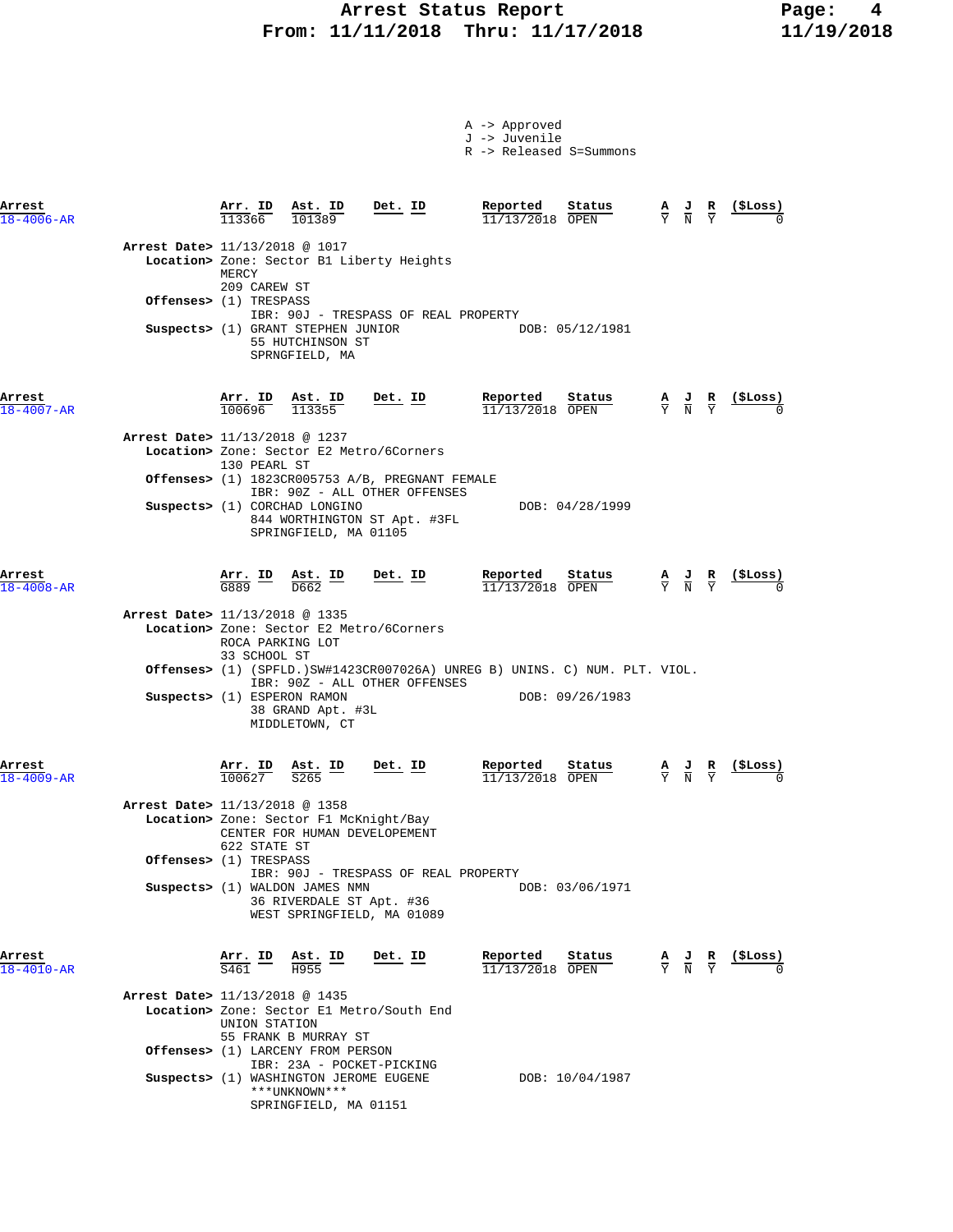# **Arrest Status Report Page: 5 From: 11/11/2018 Thru: 11/17/2018 11/19/2018**

A -> Approved J -> Juvenile

|                            |                                |                                      |                                                                              |                                                                                                                                                                                                                                                                                                                                                                           | R -> Released S=Summons                                                        |                                                                                                 |                                                               |
|----------------------------|--------------------------------|--------------------------------------|------------------------------------------------------------------------------|---------------------------------------------------------------------------------------------------------------------------------------------------------------------------------------------------------------------------------------------------------------------------------------------------------------------------------------------------------------------------|--------------------------------------------------------------------------------|-------------------------------------------------------------------------------------------------|---------------------------------------------------------------|
| Arrest<br>$18 - 4011 - AR$ |                                | <b>Arr. ID</b><br>51390              | $\frac{\text{Ast. ID}}{\frac{1544}{ } }$<br>H544                             | Det. ID                                                                                                                                                                                                                                                                                                                                                                   | Reported<br>Status<br>11/13/2018 OPEN                                          | $\frac{A}{Y}$ $\frac{J}{N}$ $\frac{R}{Y}$                                                       | (ŞLoss)                                                       |
|                            | Arrest Date> 11/13/2018 @ 1610 |                                      | Location> Zone: Sector F1 McKnight/Bay                                       |                                                                                                                                                                                                                                                                                                                                                                           |                                                                                |                                                                                                 |                                                               |
|                            |                                | ALBANY ST                            |                                                                              | Offenses> (1) LICENSE REVOKED AS HTO, OPERATE MV WITH<br>IBR: 99 - TRAFFIC, TOWN BY-LAW OFFENSES                                                                                                                                                                                                                                                                          |                                                                                |                                                                                                 |                                                               |
|                            | Suspects> (1) FRANK JERRY L    |                                      | 21 WORCESTER ST                                                              | WEST SPRINGFIELD, MA 01089                                                                                                                                                                                                                                                                                                                                                | DOB: 07/07/1968                                                                |                                                                                                 |                                                               |
| Arrest<br>18-4012-AR       |                                | <u>Arr. ID</u><br>101951             | Ast. ID<br>101948                                                            | $Det$ . ID                                                                                                                                                                                                                                                                                                                                                                | Reported<br>Status<br>11/13/2018 OPEN                                          | $\frac{\mathbf{A}}{\mathbf{Y}}$ $\frac{\mathbf{J}}{\mathbf{N}}$ $\frac{\mathbf{R}}{\mathbf{Y}}$ | ( <b>SLoss</b> )                                              |
|                            | Arrest Date> 11/13/2018 @ 1840 | SCHOOL ST                            |                                                                              | Location> Zone: Sector E2 Metro/6Corners                                                                                                                                                                                                                                                                                                                                  |                                                                                |                                                                                                 |                                                               |
|                            |                                |                                      | <b>Offenses&gt;</b> (1) ARREST WARRANT                                       | IBR: 90Z - ALL OTHER OFFENSES                                                                                                                                                                                                                                                                                                                                             |                                                                                |                                                                                                 |                                                               |
|                            |                                |                                      | Suspects> (1) VALDES LUIS ANGEL<br>513 WILBRAHAM RD<br>SPRINGFIELD, MA 01109 |                                                                                                                                                                                                                                                                                                                                                                           | DOB: 11/25/1987                                                                |                                                                                                 |                                                               |
| Arrest<br>$18 - 4014 - AR$ |                                | $\frac{\text{Arr.}}{\text{K456}}$ ID | $\frac{\texttt{Ast.}}{\text{H544}}$ ID                                       | <u>Det. ID</u>                                                                                                                                                                                                                                                                                                                                                            | Reported<br>Status<br>$11/13/2018$ OPEN                                        | $\frac{\mathbf{A}}{\mathbf{Y}}$ $\frac{\mathbf{J}}{\mathbf{N}}$ $\frac{\mathbf{R}}{\mathbf{Y}}$ | <u>(ŞLoss)</u>                                                |
|                            | Arrest Date> 11/13/2018 @ 1930 |                                      | Location> Zone: Sector E2 Metro/6Corners                                     |                                                                                                                                                                                                                                                                                                                                                                           |                                                                                |                                                                                                 |                                                               |
|                            |                                | SPRING ST                            |                                                                              | <b>Offenses&gt;</b> (1) DRUG, POSSESS TO DISTRIB CLASS B                                                                                                                                                                                                                                                                                                                  |                                                                                |                                                                                                 |                                                               |
|                            |                                |                                      | Suspects> (1) SMITH MISTER MICHAEL<br>41 FOREST PARK AVE                     | IBR: 35A - DRUG / NARCOTIC VIOLATIONS<br>(2) DRUG, POSSESS TO DISTRIB CLASS B<br>IBR: 35A - DRUG / NARCOTIC VIOLATIONS<br>(3) DRUG, POSSESS TO DISTRIB CLASS B<br>IBR: 35A - DRUG / NARCOTIC VIOLATIONS<br>(4) DRUG, POSSESS TO DISTRIB CLASS B<br>IBR: 35A - DRUG / NARCOTIC VIOLATIONS<br>(5) DRUG, POSSESS TO DISTRIB CLASS A<br>IBR: 35A - DRUG / NARCOTIC VIOLATIONS | DOB: 04/14/1983                                                                |                                                                                                 |                                                               |
| Arrest                     |                                | Arr. ID                              | SPRINGFIELD, MA 01108<br>Ast. ID                                             | $Det. ID$                                                                                                                                                                                                                                                                                                                                                                 | Reported<br>Status                                                             |                                                                                                 | $\frac{A}{Y}$ $\frac{J}{N}$ $\frac{R}{Y}$ $\frac{($Loss)}{0}$ |
| 18-4015-AR                 |                                |                                      | $\overline{111525}$ $\overline{108853}$                                      |                                                                                                                                                                                                                                                                                                                                                                           | 11/13/2018 OPEN                                                                |                                                                                                 |                                                               |
|                            | Arrest Date> 11/13/2018 @ 2015 | 880 STATE ST                         | Location> Zone: Sector F1 McKnight/Bay                                       | BLUE LAGOON JAMAICAN RESTAURANT                                                                                                                                                                                                                                                                                                                                           |                                                                                |                                                                                                 |                                                               |
|                            |                                |                                      | <b>Offenses&gt;</b> (1) DEFAULT WARRANT                                      | IBR: 90Z - ALL OTHER OFFENSES                                                                                                                                                                                                                                                                                                                                             |                                                                                |                                                                                                 |                                                               |
|                            |                                |                                      | Suspects> (1) MILLER TERRY LEE<br>65 BELMONT Apt. #1<br>SPRINGFIELD, MA      |                                                                                                                                                                                                                                                                                                                                                                           | DOB: 05/29/1965                                                                |                                                                                                 |                                                               |
| Arrest<br>$18 - 4016 - AR$ |                                | $\frac{\texttt{Arr. ID}}{103601}$    | $\frac{\texttt{Ast. ID}}{108862}$                                            | Det. ID                                                                                                                                                                                                                                                                                                                                                                   | <b>Reported</b> Status A J R<br>$\frac{11}{12/13/2018}$ OPEN $\frac{1}{2}$ N Y |                                                                                                 | $(_{\rm{SLOSS}})$                                             |
|                            | Arrest Date> 11/13/2018 @ 2048 | MAIN ST                              |                                                                              | Location> Zone: Sector El Metro/South End                                                                                                                                                                                                                                                                                                                                 |                                                                                |                                                                                                 |                                                               |
|                            |                                |                                      |                                                                              | Offenses> (1) DEFAULT WARRANT DOCKET 1816CR000761<br>IBR: 90Z - ALL OTHER OFFENSES                                                                                                                                                                                                                                                                                        |                                                                                |                                                                                                 |                                                               |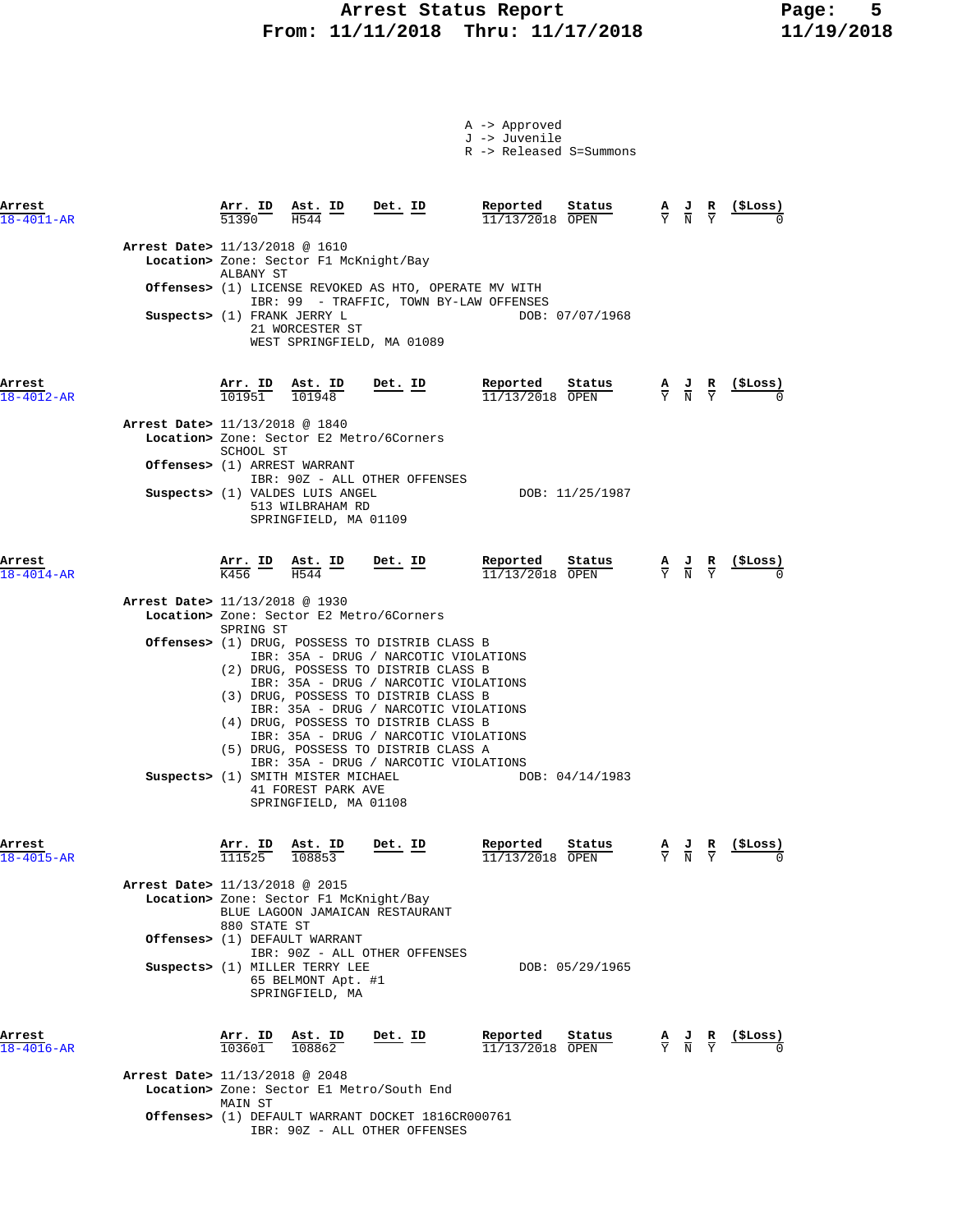# **Arrest Status Report Page: 6 From: 11/11/2018 Thru: 11/17/2018 11/19/2018**

|                            |                                                                                                                                                                                                                                                                                                                                                                                                       | A -> Approved<br>J -> Juvenile<br>R -> Released S=Summons |                                                                                                                      |
|----------------------------|-------------------------------------------------------------------------------------------------------------------------------------------------------------------------------------------------------------------------------------------------------------------------------------------------------------------------------------------------------------------------------------------------------|-----------------------------------------------------------|----------------------------------------------------------------------------------------------------------------------|
|                            | (2) A&B ON POLICE OFFICER<br>IBR: 13B - SIMPLE ASSAULT<br>Suspects> (1) CLARK BILLIE STARLETT<br>15 PRINCE ST<br>SPRINGFIELD, MA 01109                                                                                                                                                                                                                                                                | DOB: 11/02/1981                                           |                                                                                                                      |
| Arrest<br>$18 - 4018 - AR$ | <u>Arr.</u> ID<br><b>Ast. ID</b><br>108853<br><u>Det. ID</u><br>111525                                                                                                                                                                                                                                                                                                                                | Reported<br>Status<br>$11/13/2018$ OPEN                   | $\frac{\text{(}$ SLoss $\text{)}$<br>$\frac{A}{Y}$ $\frac{J}{N}$ $\frac{R}{Y}$                                       |
|                            | <b>Arrest Date&gt;</b> 11/13/2018 @ 2240<br>Location> Zone: Sector E2 Metro/6Corners<br>WALNUT CT                                                                                                                                                                                                                                                                                                     |                                                           |                                                                                                                      |
|                            | Offenses> (1) DEFAULT WARRANT<br>IBR: 90Z - ALL OTHER OFFENSES<br>Suspects> (1) TOWNSEND MELVIN JR<br>42 MONTGOMERY ST<br>SPRINGFIELD, MA 01151                                                                                                                                                                                                                                                       | DOB: 06/22/1991                                           |                                                                                                                      |
| Arrest<br>$18 - 4019 - AR$ | Arr. ID Ast. ID<br>$Det$ . ID<br>111526<br>108859                                                                                                                                                                                                                                                                                                                                                     | Reported<br>Status<br>$11/14/2018$ OPEN                   | $(_{\rm{SLOSS}})$<br>$\frac{\mathbf{A}}{\mathbf{Y}}$ $\frac{\mathbf{J}}{\mathbf{N}}$ $\frac{\mathbf{R}}{\mathbf{Y}}$ |
|                            | Arrest Date> 11/14/2018 @ 0456<br>Location> Zone: Sector H2 Forest Park/EFP<br>367 ORANGE ST<br><b>Offenses&gt;</b> (1) DISTURBING THE PEACE<br>IBR: 90C - DISORDERLY CONDUCT<br>Suspects> (1) WILLIAMS ASHLEE<br>414 CHESTNUT ST Apt. #914<br>SPRINGFIELD, MA 01105                                                                                                                                  | DOB: 08/28/1991                                           |                                                                                                                      |
| Arrest<br>$18 - 4020 - AR$ | $Det$ . ID<br>$\frac{\text{Arr.}}{112469}$ $\frac{\text{Ast.}}{102691}$                                                                                                                                                                                                                                                                                                                               | Reported<br>Status<br>11/14/2018 OPEN                     | ( <b>SLoss</b> )<br>$\frac{\mathbf{A}}{\mathbf{Y}}$ $\frac{\mathbf{J}}{\mathbf{N}}$ $\frac{\mathbf{R}}{\mathbf{Y}}$  |
|                            | Arrest Date> 11/14/2018 @ 0631<br>Location> Zone: Sector C East Springfield<br>42 BALDWIN ST Apt. #1LEFT<br><b>Offenses&gt;</b> (1) UNLICENSED OPERATION OF MV<br>IBR: 99 - TRAFFIC, TOWN BY-LAW OFFENSES<br>(2) SPLDW#1823CR7068 A. LARCENY UNDER \$1200<br>IBR: 90Z - ALL OTHER OFFENSES<br>(3) FALSE NAME/SSN, ARRESTEE FURNISH<br>IBR: 90Z - ALL OTHER OFFENSES<br>Suspects> (1) OQUENDO HENRY JR | DOB: 09/30/1995                                           |                                                                                                                      |
| Arrest                     | 27 LONGFELLOW TER Apt. #2ND<br>SPRINGFIELD, MA 01108<br>$\frac{\text{Arr. ID}}{112491}$ $\frac{\text{Ast. ID}}{112456}$<br><u>Det. ID</u>                                                                                                                                                                                                                                                             | Reported<br>Status                                        | <u>(\$Loss)</u><br>$\frac{A}{Y}$ $\frac{J}{N}$ $\frac{R}{Y}$                                                         |
| $18 - 4022 - AR$           | Arrest Date> 11/14/2018 @ 0945<br>Location> Zone: Sector D2 Indian Orchard<br>GOODWIN ST                                                                                                                                                                                                                                                                                                              | $11/14/2018$ OPEN                                         |                                                                                                                      |
|                            | Offenses> (1) DEFAULT WARRANT<br>IBR: 90Z - ALL OTHER OFFENSES<br>Suspects> (1) BLACK GEORGE A<br>19 ANNAWON ST<br>SPRINGFIELD, MA 01109-3257                                                                                                                                                                                                                                                         | DOB: 09/30/1996                                           |                                                                                                                      |
| Arrest<br>$18 - 4023 - AR$ | <u>Arr. ID</u><br>$\underline{\text{Ast.}}$ ID<br><u>Det. ID</u><br>S461<br>H199                                                                                                                                                                                                                                                                                                                      | Reported<br>Status<br>11/14/2018 OPEN                     | ( ŞLoss )<br>$\frac{\mathbf{A}}{\mathbf{Y}}$ $\frac{\mathbf{J}}{\mathbf{N}}$ $\frac{\mathbf{R}}{\mathbf{Y}}$         |
|                            | Arrest Date> 11/14/2018 @ 1030<br>Location> Zone: Sector El Metro/South End                                                                                                                                                                                                                                                                                                                           |                                                           |                                                                                                                      |

UNION STATION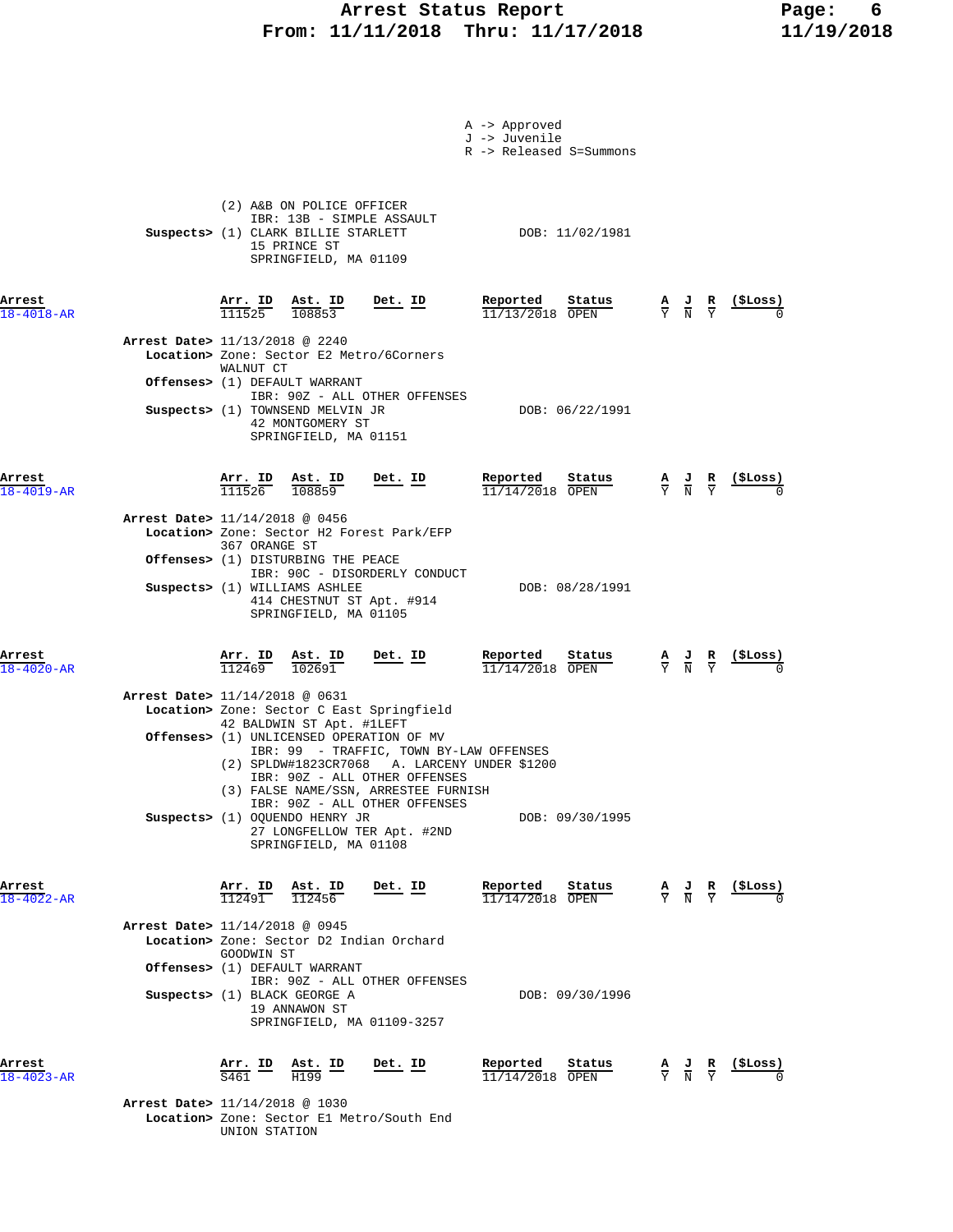### **Arrest Status Report Report Report Report Report Report Report Report Report Report Report Report Report Report Report Report Report Report Report Report Report Report Report Report Report Report Report Report Report Repo From: 11/11/2018 Thru: 11/17/2018 11/19/2018**

|                            |                          |                                      |                                                                                                                                        |                                                                                                  | A -> Approved<br>J -> Juvenile | R -> Released S=Summons               |                                                                                                 |               |                                                               |
|----------------------------|--------------------------|--------------------------------------|----------------------------------------------------------------------------------------------------------------------------------------|--------------------------------------------------------------------------------------------------|--------------------------------|---------------------------------------|-------------------------------------------------------------------------------------------------|---------------|---------------------------------------------------------------|
|                            |                          |                                      | 55 FRANK B MURRAY ST<br>Offenses> (1) ARREST WARRANT<br>Suspects> (1) PAGAN MARISOL MARIA<br>18 MATTOON ST Apt. #4L<br>SPRINGFIELD, MA | IBR: 90Z - ALL OTHER OFFENSES                                                                    |                                | DOB: 04/27/1978                       |                                                                                                 |               |                                                               |
| Arrest                     |                          |                                      | Arr. ID Ast. ID                                                                                                                        | Det. ID                                                                                          | Reported                       | Status                                | $\frac{A}{Y}$ $\frac{J}{N}$ $\frac{R}{N}$                                                       |               | (ŞLoss)                                                       |
| $18 - 4024 - AR$           |                          |                                      | 106980 S098                                                                                                                            |                                                                                                  | $11/14/2018$ OPEN              |                                       |                                                                                                 |               |                                                               |
|                            |                          |                                      | Arrest Date> 11/14/2018 @ 1138                                                                                                         |                                                                                                  |                                |                                       |                                                                                                 |               |                                                               |
|                            |                          |                                      |                                                                                                                                        | Location> Zone: Sector G1 P.P./Boston Rd.                                                        |                                |                                       |                                                                                                 |               |                                                               |
|                            |                          |                                      | 295 ROSEWELL ST                                                                                                                        | Offenses> (1) B&E BUILDING DAYTIME FOR FELONY                                                    |                                |                                       |                                                                                                 |               |                                                               |
|                            |                          |                                      |                                                                                                                                        | IBR: 220 - BURGLARY / BREAKING AND ENTERI<br>Modus Operandus: Entry-Front Door (EFD)             |                                |                                       |                                                                                                 |               |                                                               |
|                            |                          |                                      |                                                                                                                                        | (2) LICENSE SUSPENDED, OP MV WITH                                                                |                                |                                       |                                                                                                 |               |                                                               |
|                            |                          |                                      |                                                                                                                                        | IBR: 99 - TRAFFIC, TOWN BY-LAW OFFENSES<br>(3) RECEIVE STOLEN PROPERTY -\$1200                   |                                |                                       |                                                                                                 |               |                                                               |
|                            |                          |                                      |                                                                                                                                        | IBR: 280 - STOLEN PROPERTY OFFENSES                                                              |                                |                                       |                                                                                                 |               |                                                               |
|                            |                          |                                      | (4) ARREST WARRANT                                                                                                                     | IBR: 90Z - ALL OTHER OFFENSES                                                                    |                                |                                       |                                                                                                 |               |                                                               |
|                            |                          |                                      | (5) THREAT TO COMMIT CRIME                                                                                                             |                                                                                                  |                                |                                       |                                                                                                 |               |                                                               |
|                            | Suspects> (1) GAYLE PAUL |                                      | IBR: 13C - INTIMIDATION                                                                                                                |                                                                                                  |                                | DOB: 01/16/1993                       |                                                                                                 |               |                                                               |
|                            |                          |                                      | 69 DUNMORELAND ST                                                                                                                      |                                                                                                  |                                |                                       |                                                                                                 |               |                                                               |
|                            |                          |                                      | SPRINGFIELD, MA                                                                                                                        |                                                                                                  |                                |                                       |                                                                                                 |               |                                                               |
|                            |                          |                                      |                                                                                                                                        |                                                                                                  |                                |                                       |                                                                                                 |               |                                                               |
| Arrest<br>$18 - 4025 - AR$ |                          | $\frac{\text{Arr.}}{\text{G889}}$ ID | $\frac{\text{Ast.}}{\text{A4} \cdot \text{A}}$ ID<br>$\overline{S461}$                                                                 | $Det. ID$                                                                                        | Reported<br>11/14/2018 OPEN    | Status                                | $\frac{\mathbf{A}}{\mathbf{Y}}$ $\frac{\mathbf{J}}{\mathbf{N}}$ $\frac{\mathbf{R}}{\mathbf{N}}$ |               | <u>(SLoss)</u>                                                |
|                            |                          |                                      | Arrest Date> 11/14/2018 @ 1130                                                                                                         |                                                                                                  |                                |                                       |                                                                                                 |               |                                                               |
|                            |                          |                                      |                                                                                                                                        | Location> Zone: Sector El Metro/South End                                                        |                                |                                       |                                                                                                 |               |                                                               |
|                            |                          | BOLAND WAY                           |                                                                                                                                        |                                                                                                  |                                |                                       |                                                                                                 |               |                                                               |
|                            |                          |                                      | <b>Offenses&gt;</b> (1) ARREST WARRANT                                                                                                 | IBR: 90Z - ALL OTHER OFFENSES                                                                    |                                |                                       |                                                                                                 |               |                                                               |
|                            |                          |                                      | Suspects> (1) ROSADO-CARDONA LUIS C                                                                                                    |                                                                                                  |                                | DOB: 11/22/1990                       |                                                                                                 |               |                                                               |
|                            |                          |                                      | 21 HARDLEY CT<br>SPRINGFIELD, MA 01109                                                                                                 |                                                                                                  |                                |                                       |                                                                                                 |               |                                                               |
|                            |                          |                                      |                                                                                                                                        |                                                                                                  |                                |                                       |                                                                                                 |               |                                                               |
| Arrest                     |                          | ID                                   | ID                                                                                                                                     | Det. ID                                                                                          | Reported                       | Status                                |                                                                                                 |               | $(\$ Loss)$                                                   |
| $18 - 4026 - AR$           |                          |                                      | ASt.<br>M467                                                                                                                           |                                                                                                  | 11/14/2018 OPEN                |                                       |                                                                                                 | $\frac{R}{N}$ |                                                               |
|                            |                          |                                      | <b>Arrest Date&gt;</b> 11/14/2018 @ 1159                                                                                               |                                                                                                  |                                |                                       |                                                                                                 |               |                                                               |
|                            |                          |                                      |                                                                                                                                        | Location> Zone: Sector B2 Liberty Heights                                                        |                                |                                       |                                                                                                 |               |                                                               |
|                            |                          |                                      | 36 STOCKMAN ST                                                                                                                         |                                                                                                  |                                |                                       |                                                                                                 |               |                                                               |
|                            |                          |                                      |                                                                                                                                        | Offenses> (1) ARREST WARRANT #1852CROO1547 A&B DANGEROUS WEAPON<br>IBR: 90Z - ALL OTHER OFFENSES |                                |                                       |                                                                                                 |               |                                                               |
|                            |                          |                                      | Suspects> (1) GARY DOMONIQUE MONROE                                                                                                    |                                                                                                  |                                | DOB: 07/12/1985                       |                                                                                                 |               |                                                               |
|                            |                          |                                      | 36 STOCKMAN ST                                                                                                                         | SPRINGFIELD, MA 01109-3546                                                                       |                                |                                       |                                                                                                 |               |                                                               |
|                            |                          |                                      |                                                                                                                                        |                                                                                                  |                                |                                       |                                                                                                 |               |                                                               |
| Arrest                     |                          |                                      |                                                                                                                                        | $Det. ID$                                                                                        | Reported                       |                                       |                                                                                                 |               |                                                               |
| $18 - 4027 - AR$           |                          |                                      | $\frac{\texttt{Arr. ID}}{106980}$ $\frac{\texttt{ Ast. ID}}{113366}$                                                                   |                                                                                                  | $11/14/2018$ OPEN              | $\frac{\texttt{Status}}{\text{OPTN}}$ |                                                                                                 |               | $\frac{A}{Y}$ $\frac{J}{N}$ $\frac{R}{N}$ $\frac{($Loss)}{0}$ |
|                            |                          |                                      | Arrest Date> 11/14/2018 @ 1145                                                                                                         |                                                                                                  |                                |                                       |                                                                                                 |               |                                                               |
|                            |                          |                                      |                                                                                                                                        | Location> Zone: Sector G1 P.P./Boston Rd.                                                        |                                |                                       |                                                                                                 |               |                                                               |
|                            |                          |                                      | 295 ROSEWELL ST                                                                                                                        |                                                                                                  |                                |                                       |                                                                                                 |               |                                                               |
|                            |                          |                                      |                                                                                                                                        | <b>Offenses&gt;</b> (1) RECEIVE STOLEN PROPERTY -\$1200<br>IBR: 280 - STOLEN PROPERTY OFFENSES   |                                |                                       |                                                                                                 |               |                                                               |
|                            |                          |                                      |                                                                                                                                        | (2) B&E BUILDING DAYTIME FOR FELONY                                                              |                                |                                       |                                                                                                 |               |                                                               |
|                            |                          |                                      | Suspects> (1) FEARING TYSHAUN M                                                                                                        | IBR: 220 - BURGLARY / BREAKING AND ENTERI                                                        |                                | DOB: 11/04/1998                       |                                                                                                 |               |                                                               |
|                            |                          |                                      | 290 PHELAND AVE                                                                                                                        |                                                                                                  |                                |                                       |                                                                                                 |               |                                                               |
|                            |                          |                                      |                                                                                                                                        | SPRINGFIELD, MA 01109-3026                                                                       |                                |                                       |                                                                                                 |               |                                                               |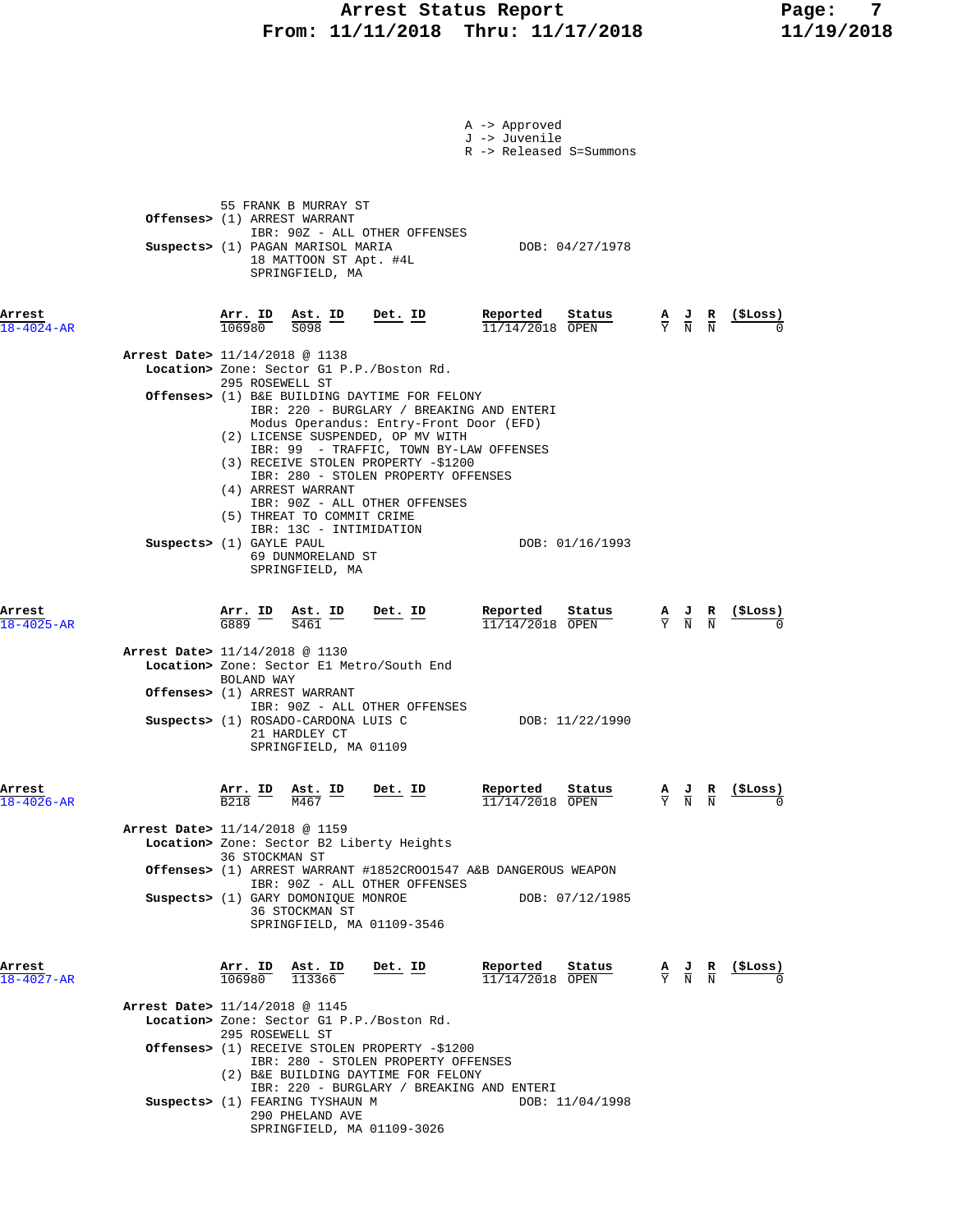# **Arrest Status Report Page: 8 From: 11/11/2018 Thru: 11/17/2018 11/19/2018**

|  | -> Approved |  |
|--|-------------|--|
|  |             |  |

J -> Juvenile

R -> Released S=Summons

| Arrest<br>$18 - 4029 - AR$     | Arr. ID                                   | Ast. ID<br>112456                                                                                                                       | Det. ID                                                                                                                                                                                                  | Reported<br>Status<br>11/14/2018 OPEN   | $rac{\mathbf{A}}{\mathbf{Y}}$ | $\frac{1}{N}$                                                                                   | R                             | (ŞLoss)        |
|--------------------------------|-------------------------------------------|-----------------------------------------------------------------------------------------------------------------------------------------|----------------------------------------------------------------------------------------------------------------------------------------------------------------------------------------------------------|-----------------------------------------|-------------------------------|-------------------------------------------------------------------------------------------------|-------------------------------|----------------|
| Arrest Date> 11/14/2018 @ 1425 |                                           | 1144 PAGE BLVD Apt. #2ND<br>Offenses> (1) DEFAULT WARRANT<br>Suspects> (1) CABALLERO ANTHONY<br>1144 PAGE BLVD<br>SPRINGFIELD, MA 01108 | Location> Zone: Sector C East Springfield<br>IBR: 90Z - ALL OTHER OFFENSES                                                                                                                               | DOB: 05/03/1989                         |                               |                                                                                                 |                               |                |
| Arrest<br>$18 - 4030 - AR$     | Arr. ID<br>101937                         | Ast. ID<br>106895                                                                                                                       | Det. ID                                                                                                                                                                                                  | Reported<br>Status<br>$11/02/2018$ OPEN |                               | $\frac{A}{Y}$ $\frac{J}{N}$ $\frac{R}{Y}$                                                       |                               | <u>(SLoss)</u> |
| Arrest Date> 11/14/2018 @ 1845 | NEXT TO<br>38 SCHOOL ST                   |                                                                                                                                         | Location> Zone: Sector E2 Metro/6Corners                                                                                                                                                                 |                                         |                               |                                                                                                 |                               |                |
|                                |                                           |                                                                                                                                         | Offenses> (1) DEFAULT WARRANT SPFLD #1823CR001637<br>IBR: 90Z - ALL OTHER OFFENSES                                                                                                                       |                                         |                               |                                                                                                 |                               |                |
|                                |                                           | Suspects> (1) PICKETT JESSICA SHELBY<br>111 DWIGHT ST Apt. #?<br>SPRINGFIELD, MA                                                        |                                                                                                                                                                                                          | DOB: 12/04/1986                         |                               |                                                                                                 |                               |                |
| Arrest<br>$18 - 4032 - AR$     |                                           | $\frac{\text{Arr.}}{\text{P136}}$ ID $\frac{\text{Ast.}}{\text{P131}}$ ID                                                               | <u>Det. ID</u>                                                                                                                                                                                           | Reported<br>Status<br>$11/14/2018$ OPEN |                               | $\frac{A}{Y}$ $\frac{J}{N}$ $\frac{R}{N}$                                                       |                               | (ŞLoss)        |
| Arrest Date> 11/14/2018 @ 1835 |                                           |                                                                                                                                         | Location> Zone: Sector H2 Forest Park/EFP                                                                                                                                                                |                                         |                               |                                                                                                 |                               |                |
|                                | 129 MALDEN ST                             | <b>Offenses&gt;</b> (1) STOP/YIELD, FAIL TO<br>Suspects> (1) RIVERA JOHNATHAN<br>25 ITENDALE ST                                         | IBR: 99 - TRAFFIC, TOWN BY-LAW OFFENSES<br>(2) DEFAULT WARRANT 18223CR006013<br>IBR: 90Z - ALL OTHER OFFENSES<br>(3) LICENSE SUSPENDED, OP MV WITH, SUBSQ.OFF<br>IBR: 99 - TRAFFIC, TOWN BY-LAW OFFENSES | DOB: 11/03/1990                         |                               |                                                                                                 |                               |                |
|                                |                                           | SPRINGFIELD, MA 01108                                                                                                                   |                                                                                                                                                                                                          |                                         |                               |                                                                                                 |                               |                |
| Arrest<br>$18 - 4033 - AR$     | $\frac{\texttt{Arr. ID}}{101948}$         | Ast. ID<br>101951                                                                                                                       | <u>Det.</u> ID                                                                                                                                                                                           | Reported<br>Status<br>11/14/2018 OPEN   |                               | $\frac{A}{Y}$ $\frac{J}{N}$                                                                     | $rac{\mathbf{R}}{\mathbf{Y}}$ |                |
| Arrest Date> 11/14/2018 @ 1951 |                                           |                                                                                                                                         | Location> Zone: Sector E2 Metro/6Corners                                                                                                                                                                 |                                         |                               |                                                                                                 |                               |                |
|                                | SCHOOL ST<br>Offenses> (1) ARREST WARRANT |                                                                                                                                         | IBR: 90Z - ALL OTHER OFFENSES                                                                                                                                                                            |                                         |                               |                                                                                                 |                               |                |
|                                | Suspects> (1) RIVERA NOE                  | 55 DWIGHT RD<br>SPRINGFIELD, MA 01108                                                                                                   |                                                                                                                                                                                                          | DOB: 03/20/1988                         |                               |                                                                                                 |                               |                |
| Arrest<br>$18 - 4034 - AR$     | $\frac{\texttt{Arr.}}{109250}$            | $\frac{\texttt{Ast. ID}}{050444}$                                                                                                       | <u>Det. ID</u>                                                                                                                                                                                           | Reported<br>Status<br>$11/14/2018$ OPEN |                               | $\frac{\mathbf{A}}{\mathbf{Y}}$ $\frac{\mathbf{J}}{\mathbf{N}}$ $\frac{\mathbf{R}}{\mathbf{Y}}$ |                               | $\frac{15}{2}$ |
| Arrest Date> 11/14/2018 @ 2140 |                                           |                                                                                                                                         | Location> Zone: Sector G1 P.P./Boston Rd.                                                                                                                                                                |                                         |                               |                                                                                                 |                               |                |
|                                | 83 HARVEY ST                              | Offenses> (1) DEFAULT WARRANT                                                                                                           |                                                                                                                                                                                                          |                                         |                               |                                                                                                 |                               |                |
|                                |                                           |                                                                                                                                         | IBR: 90Z - ALL OTHER OFFENSES<br>(2) DRUG, POSSESS CLASS B, SUBSQ.OFF.                                                                                                                                   |                                         |                               |                                                                                                 |                               |                |

IBR: 35A - DRUG / NARCOTIC VIOLATIONS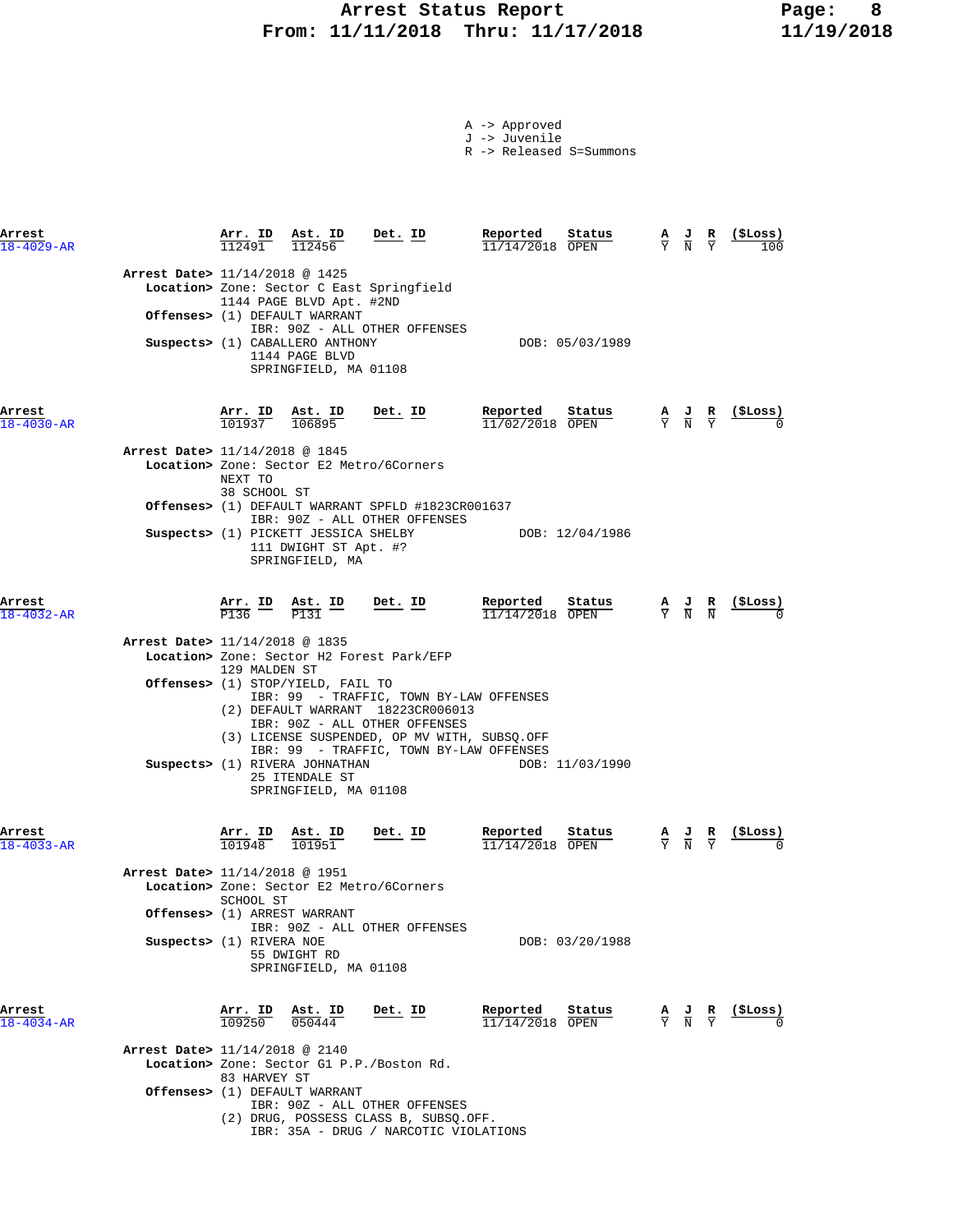### **Arrest Status Report Page: 9 From: 11/11/2018 Thru: 11/17/2018 11/19/2018**

|                            |                                                                                                                                                                                         | A -> Approved<br>J -> Juvenile<br>R -> Released S=Summons                                                |                                                                                                 |                            |
|----------------------------|-----------------------------------------------------------------------------------------------------------------------------------------------------------------------------------------|----------------------------------------------------------------------------------------------------------|-------------------------------------------------------------------------------------------------|----------------------------|
|                            | Suspects> (1) GIBSON ANDREA MICHELLE DOB: 12/31/1979<br>83 HARVEY ST<br>SPRINGFIELD, MA                                                                                                 |                                                                                                          |                                                                                                 |                            |
| Arrest<br>$18 - 4035 - AR$ | $Det$ . ID<br>$\frac{\texttt{Arr.}}{108847}$<br>$\frac{\texttt{Ast. ID}}{101939}$                                                                                                       | Reported<br>Status<br>$11/14/2018$ OPEN                                                                  | $\frac{A}{Y}$ $\frac{J}{N}$ $\frac{R}{Y}$                                                       | $\frac{(\text{SLoss})}{2}$ |
|                            | Arrest Date> 11/14/2018 @ 2326<br>Location> Zone: Sector C East Springfield<br>FETTES WINE AND SPIRITS                                                                                  |                                                                                                          |                                                                                                 |                            |
|                            | 576 PAGE BLVD<br>Offenses> (1) RESIST ARREST<br>IBR: 13B - SIMPLE ASSAULT<br>(2) DISORDERLY CONDUCT                                                                                     |                                                                                                          |                                                                                                 |                            |
|                            | IBR: 90C - DISORDERLY CONDUCT<br>(3) A&B ON POLICE OFFICER<br>IBR: 13B - SIMPLE ASSAULT<br>Suspects> (1) REYNOLDS GERMAINE B<br>70 HARRISON AVE Apt. #803<br>SPRINGFIELD, MA 01103-1757 | DOB: 04/15/1973                                                                                          |                                                                                                 |                            |
| Arrest<br>$18 - 4038 - AR$ | Arr. ID Ast. ID<br>$Det$ . ID<br>B218<br>M467                                                                                                                                           | Reported<br>Status<br>$11/15/2018$ OPEN                                                                  | $\frac{A}{Y}$ $\frac{J}{N}$ $\frac{R}{Y}$                                                       | (SLoss)                    |
|                            | Arrest Date> 11/15/2018 @ 0843<br>Location> Zone: Sector E2 Metro/6Corners<br>IN FRONT OF<br>30 CLIFTON AVE                                                                             |                                                                                                          |                                                                                                 |                            |
|                            | Offenses> (1) ARREST WARRANT 1823CR008172 A&B, RESIST ARREST, MAL-DAM UNDER<br>IBR: 90Z - ALL OTHER OFFENSES<br>(2) RESIST ARREST<br>IBR: 13B - SIMPLE ASSAULT                          |                                                                                                          |                                                                                                 |                            |
|                            | Suspects> (1) HUGHEY ERNEST SAMUEL<br>HOMELESS<br>HOMELESS, MA                                                                                                                          | DOB: 08/26/1985                                                                                          |                                                                                                 |                            |
| Arrest<br>$18 - 4039 - AR$ | $\frac{\text{Arr.}}{113358}$<br><u>Det. ID</u><br>$\frac{\texttt{Ast.}}{102711}$                                                                                                        | Reported<br>Status<br>11/15/2018 OPEN                                                                    | $\frac{\mathbf{A}}{\mathbf{Y}}$ $\frac{\mathbf{J}}{\mathbf{N}}$ $\frac{\mathbf{R}}{\mathbf{Y}}$ | $(_{\rm{5Loss}})$          |
|                            | Arrest Date> 11/15/2018 @ 1718<br>Location> Zone: Sector H1 Forest Park<br>SUMNER AVE                                                                                                   |                                                                                                          |                                                                                                 |                            |
|                            | <b>Offenses&gt;</b> (1) LICENSE SUSPENDED, OP MV WITH<br>IBR: 99 - TRAFFIC, TOWN BY-LAW OFFENSES<br>(2) UNINSURED MOTOR VEHICLE<br>IBR: 99 - TRAFFIC, TOWN BY-LAW OFFENSES              |                                                                                                          |                                                                                                 |                            |
|                            | Suspects> (1) TAMANG ASH<br>513 DICKINSON ST Apt. #1F<br>SPRINGFIELD, MA 01108                                                                                                          | DOB: 11/15/1994                                                                                          |                                                                                                 |                            |
| Arrest<br>$18 - 4042 - AR$ | $\frac{\text{Arr.}}{\text{F150}}$ $\frac{\text{B}}{\text{W143}}$ $\frac{\text{ID}}{\text{W143}}$<br>$Det. ID$                                                                           | <b>Reported</b> Status $\frac{A}{11/16/2018}$ $\frac{B}{OPEN}$ $\frac{A}{Y}$ $\frac{J}{N}$ $\frac{R}{N}$ |                                                                                                 | <u>(SLoss)</u>             |
|                            | Arrest Date> 11/16/2018 @ 1410<br>Location> Zone: Sector G2 P.P./Boston Rd.<br>SE SECTOR<br>88 MOBILE HOME WAY                                                                          |                                                                                                          |                                                                                                 |                            |
|                            | Offenses> (1) ASSAULT W/DANGEROUS WEAPON<br>IBR: 13A - AGGRAVATED ASSAULT<br>(2) THREAT TO COMMIT CRIME                                                                                 |                                                                                                          |                                                                                                 |                            |
|                            | IBR: 13C - INTIMIDATION<br>Suspects> (1) TARANTINO JOHN ANTHONY<br>87 MOBILE HOME WAY<br>SPRINGFIELD, MA 01119                                                                          | DOB: 12/07/1959                                                                                          |                                                                                                 |                            |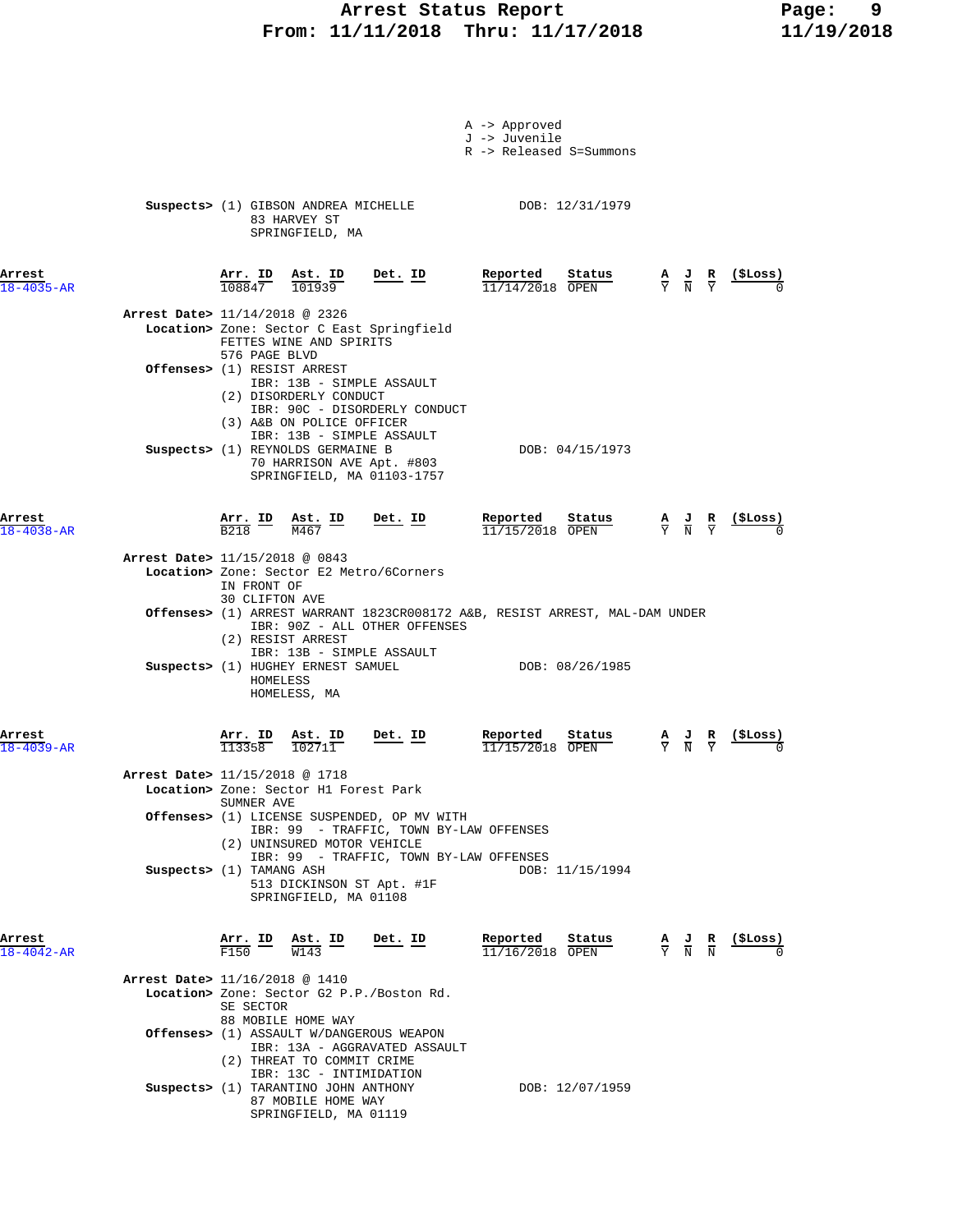#### **Arrest Status Report Page: 10 From: 11/11/2018 Thru: 11/17/2018 11/19/2018**

|  | A -> Approved |
|--|---------------|
|  | J -> Juvenile |

R -> Released S=Summons

**Arrest Arr. ID Ast. ID Det. ID Reported Status A J R (\$Loss)** 18-4047-AR 109275 106668 11/16/2018 OPEN Y N N 0  **Arrest Date>** 11/16/2018 @ 2014  **Location>** Zone: Sector H1 Forest Park FOREST PARK 309 SUMNER AVE  **Offenses>** (1) PARK REGULATION VIOL, TOWN IBR: 99 - TRAFFIC, TOWN BY-LAW OFFENSES Suspects> (1) MIMS SAPPHIRE DANIELLA 61 KIMBERLY AVE Apt. #APT2 SPRINGFIELD, MA 01108 **Arrest Arr. ID Ast. ID Det. ID Reported Status A J R (\$Loss)**  $\overline{102711}$   $\overline{106668}$   $\overline{11/16/2018}$   $\overline{OPEN}$   $\overline{Y}$   $\overline{N}$   $\overline{Y}$   $\overline{0}$  **Arrest Date>** 11/16/2018 @ 2000  **Location>** Zone: Sector H1 Forest Park FOREST PARK 309 SUMNER AVE  **Offenses>** (1) FIREARM, CARRY WITHOUT LICENSE c269 §10(a) IBR: 520 - WEAPON LAW VIOLATIONS (2) PARK REGULATION VIOL, TOWN IBR: 99 - TRAFFIC, TOWN BY-LAW OFFENSES **Suspects>** (1) KENNY SHACOBY DOB: 09/17/1993 56 EVERETT ST SPRINGFIELD, MA **Arrest Arr. ID Ast. ID Det. ID Reported Status A J R (\$Loss)** 18-4049-AR 110490 111400 11/16/2018 OPEN Y N Y 0  **Arrest Date>** 11/16/2018 @ 2230  **Location>** Zone: Sector E2 Metro/6Corners 494 CENTRAL ST  **Offenses>** (1) TRESPASS IBR: 90J - TRESPASS OF REAL PROPERTY **Suspects>** (1) DIXON DAKWANTI SHAMAL DOB: 09/20/1993 133 WELLINGTON ST SPRINGFIELD, MA **Arrest Arr. ID Ast. ID Det. ID Reported Status A J R (\$Loss)** 18-4050-AR 111303 104281 11/17/2018 OPEN Y N Y 0  **Arrest Date>** 11/17/2018 @ 0207  **Location>** Zone: Sector B1 Liberty Heights 129 MASSASOIT ST Apt. #2FL  **Offenses>** (1) INDECENT A&B ON PERSON 14 OR OVER IBR: 11D - FORCIBLE FONDLING Suspects> (1) MENDEZ-RODRIGUEZ ROBERTO DOB: 02/06/1972 129 MASSASOIT ST Apt. #2FL SPRINGFIELD, MA **Arrest Arr. ID Ast. ID Det. ID Reported Status A J R (\$Loss)**  $\overline{112507}$   $\overline{100136}$   $\overline{1177/2018}$   $\overline{OPEN}$   $\overline{X}$   $\overline{N}$   $\overline{0}$   $\overline{0}$  **Arrest Date>** 11/17/2018 @ 2108  **Location>** Zone: Sector F2 Old&Upper Hill WALNUT ST  **Offenses>** (1) LICENSE SUSPENDED/REVOKED, OP MV WITH IBR: 99 - TRAFFIC, TOWN BY-LAW OFFENSES (2) REGISTRATION SUSPENDED/REVOKED, OP MV WITH IBR: 99 - TRAFFIC, TOWN BY-LAW OFFENSES (3) UNINSURED MOTOR VEHICLE

IBR: 99 - TRAFFIC, TOWN BY-LAW OFFENSES